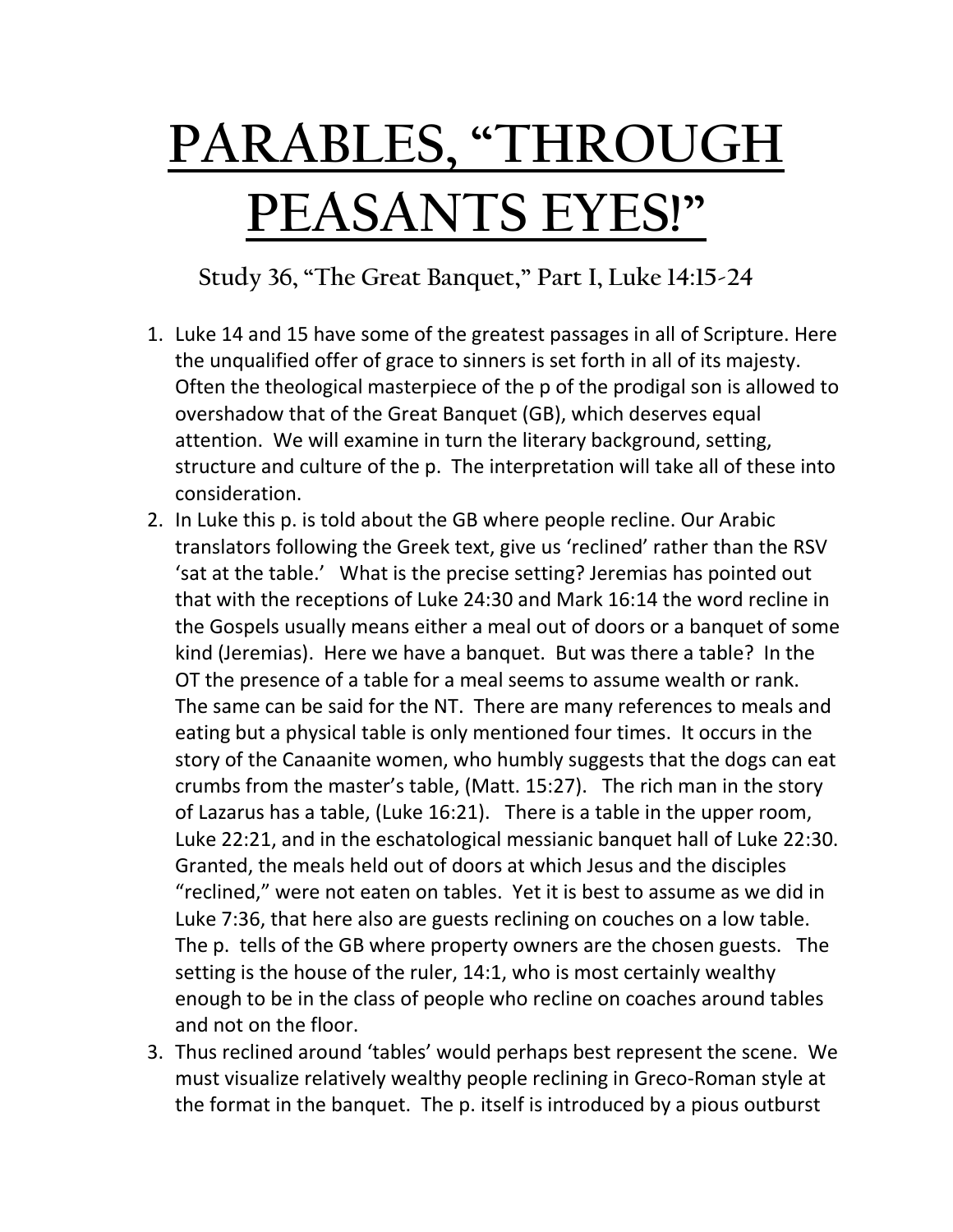from a fellow diner who says, "Blessed is he who shall eat bread in the Kingdom of God." With this statement we are clearly in the world of Palestinian speech and culture. "To eat bread," is a classical ME idiom meaning to 'eat a meal.' It has long been identified as a Hebraism (Plummer). T.W. Manson regards this introductory statement as "probably too good to be invented," (Sayings). Thus the guest reclining with Jesus introduces the subject of eating in the kingdom. Here as elsewhere the banquet is a symbol of salvation, (Marshall). This salvation culminates at the end of history with a final GB. The last GB is a symbol for salvation (Marshall). The last GB is commonly referred to as the Messianic Banquet of the end times. So important is this latter theme as a background for an understanding of the p., that it must be examined briefly.

- 4. The idea of the sacred meal with God is deeply embedded in the OT. In Ps. 23:5, we are told that God Himself spreads a banquet for the one who trusts in Him, even more informative for our passage is Isaiah 25:6-9. This passage is most likely poetry that uses very old poetic forms (as confirmed to me by William Hollladay). Our translation of the text is as follows:
- 5. Text:

| (6) And He will make, Yahweh of hosts      | <b>MAKE-A BANQUET</b>      |
|--------------------------------------------|----------------------------|
| For all the peoples on this mountain       | <b>ALL PEOPLES</b>         |
| A fat banquet, wine banquet                |                            |
| A banquet of juicy marrow, of good wine    | SWALLOW--VEIL              |
| (7) And He will swallow on this mountain   | <b>ALL PEOPLES/NATIONS</b> |
| The face of covering                       |                            |
| And the veil spread over all nations.      |                            |
| (8) He will swallow up death forever.      |                            |
| And the LORD Yahweh will wipe away tears   | SWALLOW-DEATH              |
| From off all faces                         | <b>ALL FACES</b>           |
| And the reproach of His people.            |                            |
| He will take away from upon all the Earth. | TAKE AWAY—REPROACH         |
| For Yahweh has spoken                      | ALL THE EARTH              |
| It will be said on that day<br>(9)         |                            |
| "Lo this is our God;                       | GOD                        |
| We have waited for Him                     | WAIT                       |
| That He might save us                      | SAVE                       |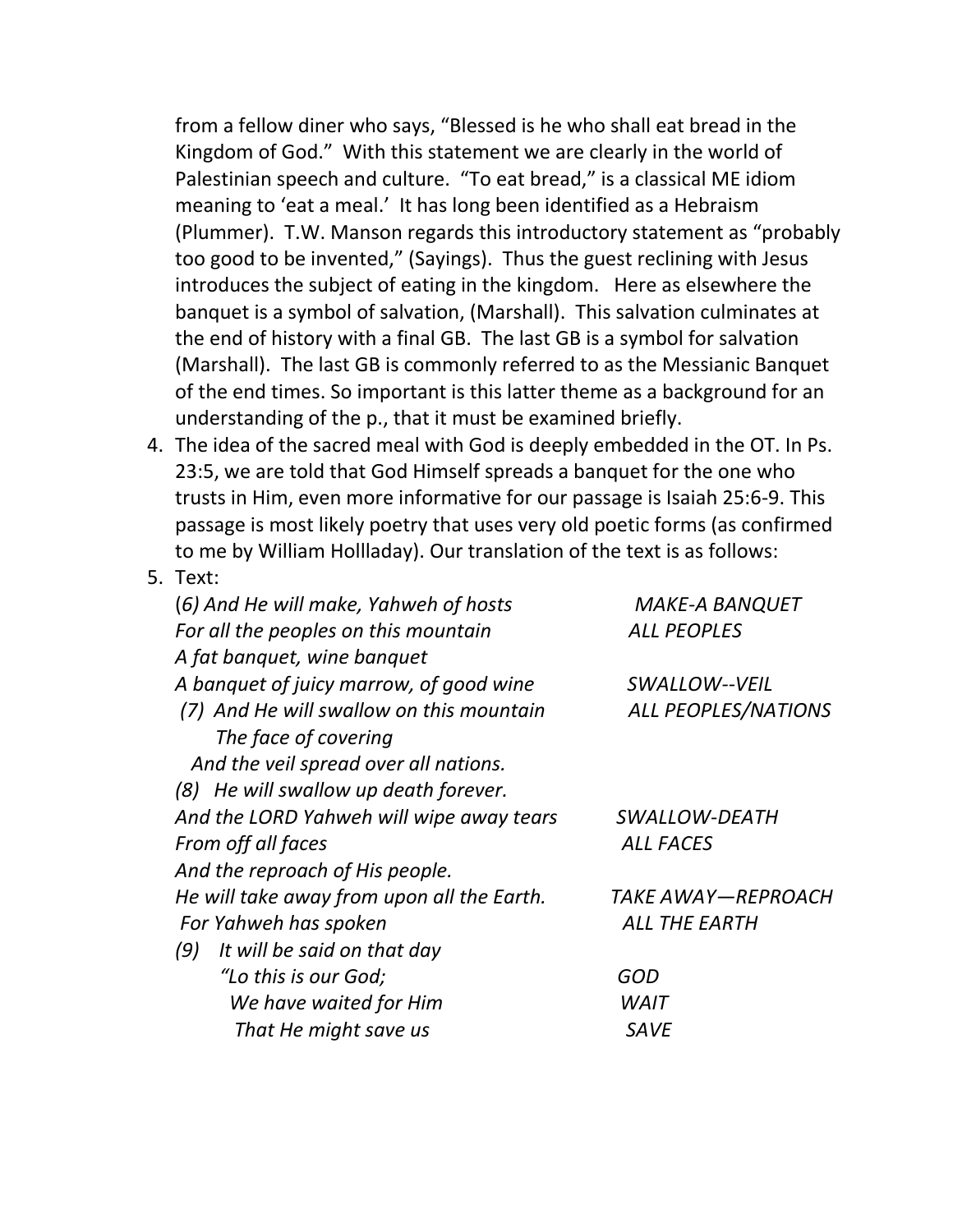| (10) This is Yahweh                                | GOD         |
|----------------------------------------------------|-------------|
| We have waited for Him                             | <b>WAIT</b> |
| Let us be glad and rejoice in His salvation." SAVE |             |

- 6. In this text a number of important themes are brought together. Salvation is described in terms of a GB, which shall be for all the peoples/nations. The gentiles will participate after God has swallowed up death and their veil. The veil is not removed, but destroyed. Ordinarily the nations who come to the Lord must come bringing gifts, (Is 18:7, 60:4- 7, and Psalm 96:8). Here the banquet is pure grace—the global participants bring nothing! The food offered is rich fare of the kind that is the King of kings. Verse 9 is often seen as a separate piece of tradition. Yet it is attached here by the editor and thus the waiting of God who comes to save is emphasized. There is also the striking occurrence of five cases of 'all' in verses 6-8.
- 7. This banquet theme was developed in the intertestamental period and understood to be related to the coming of the Messiah (Jeremias). But somehow the idea that the gentile would be invited to attend was muted. The Aramaic version of the passage, the Targum, paraphrases verse 6 as follows;

"Yahweh of Hosts will make for all the peoples in this mountain a meal; and thought they suppose it as honor, it will be a shame for them and the great plagues, plagues from which they will be unable to escape, plagues whereby they will come to their end." (Gray).

8. Clearly, the vision of Isaiah is here lost. Even the Apocrypha pictures that the worldly powers will fall down and worship Jesus. He will then drive them from his presence. He will deliver them to the angels for punishment. They shall be a spectacle for righteousness and 'the sword is drunk with their blood.' In the Qumran community, the GB is specifically connected with the coming of the Messiah, this is described in a short work called "The Messianic Rule." In this passage, we read of how, in the last days, the Messiah will gather His entire congregation to eat bread and drink wine. Wise, intelligent and the perfect men will gather with Him. These will be assembled by rank.

"And then the Messiah of Israel shall come.

And the Chief of (the clans of Israel shall sit before him)

Each in the order of his dignity

According to (his place) in their camps and marches. (Vermes).